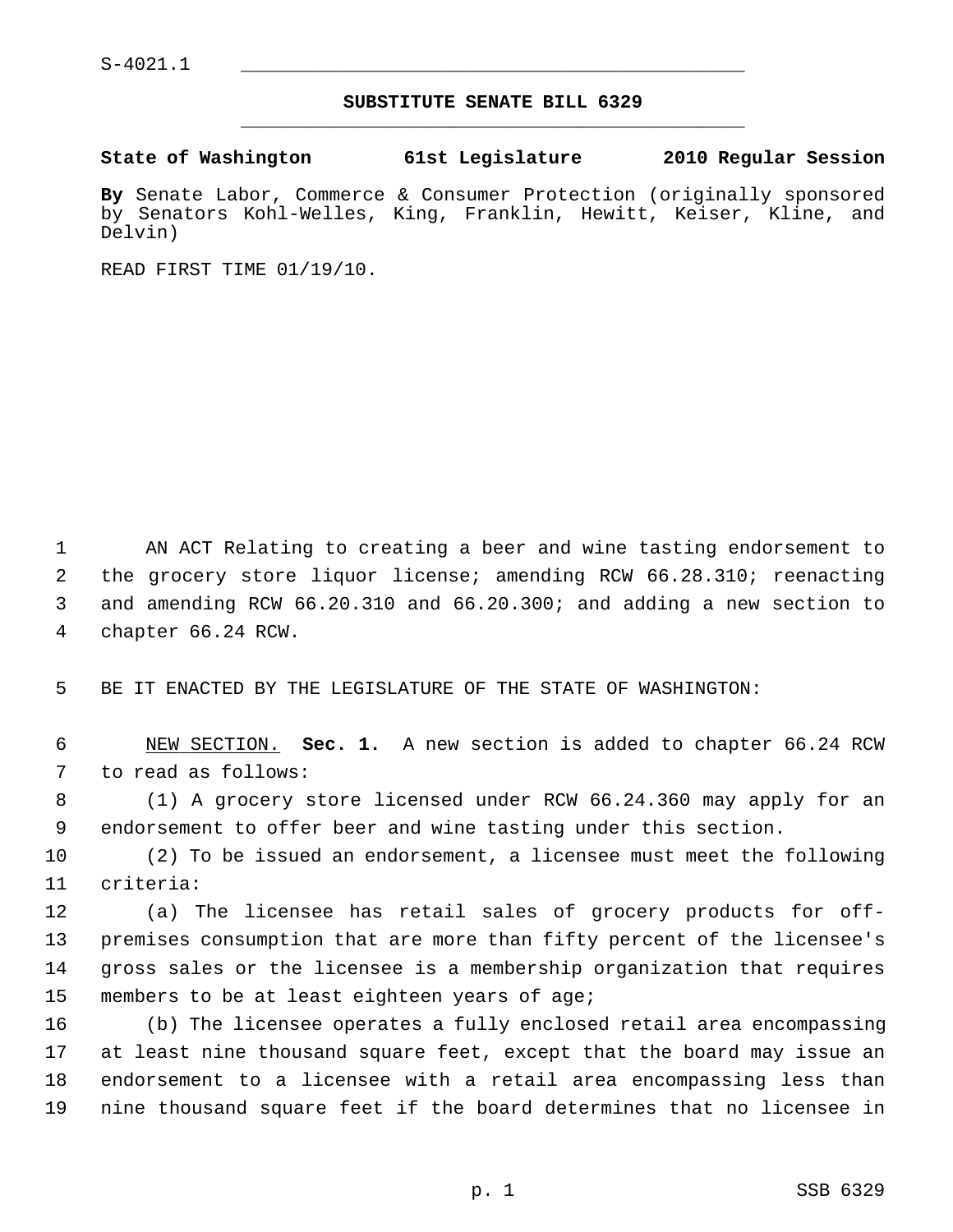1 the community the licensee serves meets the square footage requirement 2 and the licensee meets operational requirements established by the 3 board by rule; and

 4 (c) The licensee has not had more than one public safety violation 5 within the past two years.

6 (3) A tasting must be conducted under the following conditions:

 7 (a) Each sample must be two ounces or less, up to a total of four 8 ounces, per customer during any one visit to the premises;

 9 (b) No more than one sample of the same product offering of beer or 10 wine may be provided to a customer during any one visit to the 11 premises;

12 (c) The licensee must have food available for the tasting 13 participants;

14 (d) Customers must remain in the service area while consuming 15 samples; and

16 (e) The service area and facilities must be located within the 17 licensee's fully enclosed retail area and must be of a size and design 18 such that the licensee can observe and control persons in the area to 19 ensure that persons under twenty-one years of age and apparently 20 intoxicated persons cannot possess or consume alcohol.

21 (4) Employees of licensees whose duties include serving during 22 tasting activities under this section must hold a class 12 alcohol 23 server permit.

24 (5) Tasting activities under this section are subject to RCW 25 66.28.305 and 66.28.040 and the cost of sampling may not be borne, 26 directly or indirectly, by any liquor manufacturer, importer, or 27 distributor.

28 (6) A licensee may advertise a tasting event only within the store, 29 on a store web site, in store newsletters and flyers, and via e-mail 30 and mail to customers who have requested notice of events. Advertising 31 under this subsection may not be targeted to or appeal principally to 32 youth.

33 (7)(a) If a licensee is found to have committed a public safety 34 violation in conjunction with tasting activities, the board may suspend 35 the licensee's tasting endorsement and not reissue the endorsement for 36 up to two years from the date of the violation. If mitigating 37 circumstances exist, the board may offer a monetary penalty in lieu of 38 suspension during a settlement conference.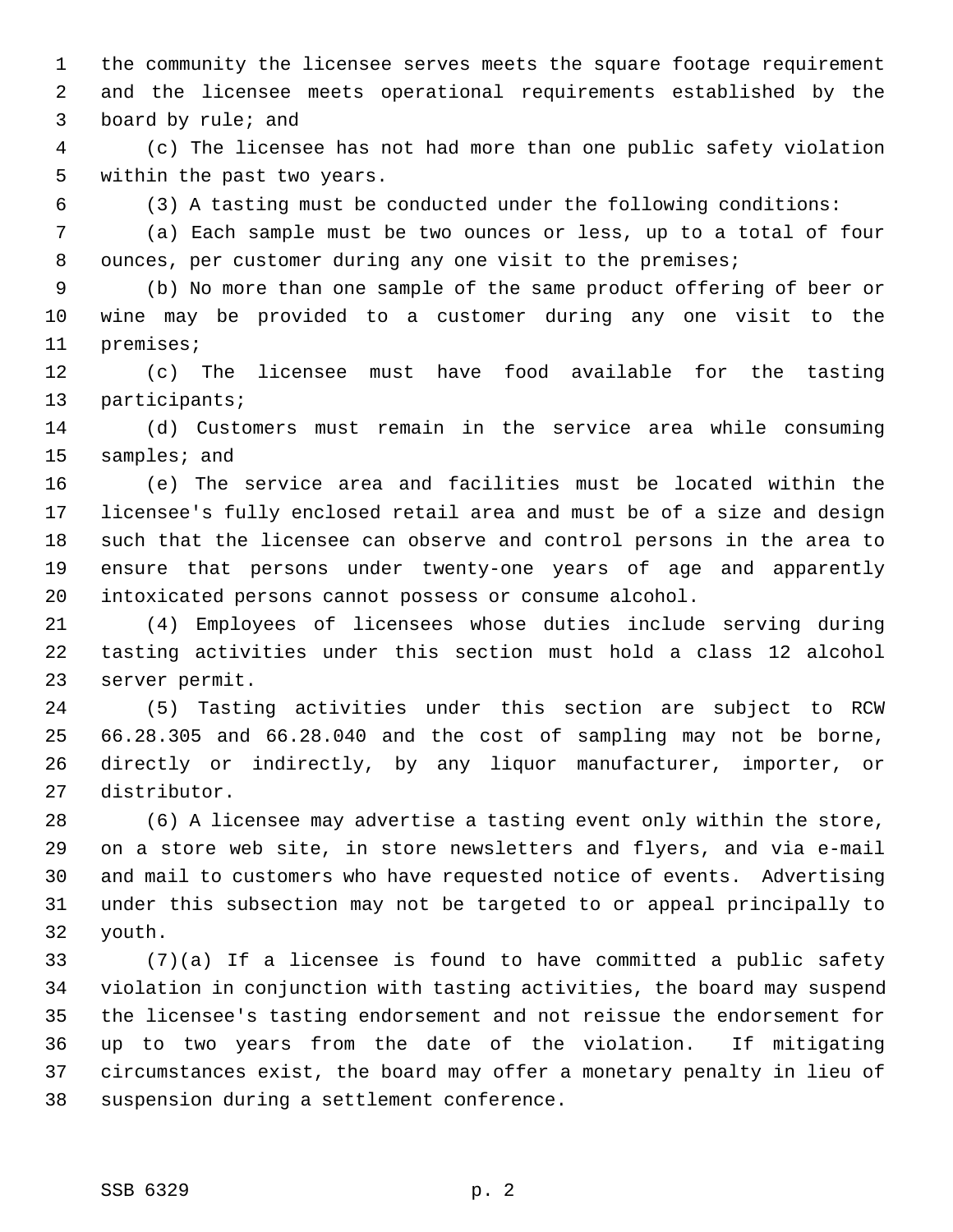1 (b) The board may revoke an endorsement granted to a licensee that 2 is located within the boundaries of an alcohol impact area recognized 3 by resolution of the board if the board finds that the tasting 4 activities by the licensee are having an adverse effect on the 5 reduction of chronic public inebriation in the area.

 6 (c) RCW 66.08.150 applies to the suspension or revocation of an 7 endorsement.

 8 (8) The board may establish additional requirements under this 9 section to assure that persons under twenty-one years of age and 10 apparently intoxicated persons cannot possess or consume alcohol.

11 (9) The annual fee for the endorsement is two hundred dollars. The 12 board shall review the fee annually and may increase the fee by rule to 13 a level sufficient to defray the cost of administration and enforcement 14 of the endorsement, except that the board may not increase the fee by 15 more than ten percent annually.

16 (10) The board must adopt rules to implement this section.

17 **Sec. 2.** RCW 66.20.310 and 2009 c 271 s 5 and 2009 c 187 s 4 are 18 each reenacted and amended to read as follows:

19 (1)(a) There shall be an alcohol server permit, known as a class 12 20 permit, for a manager or bartender selling or mixing alcohol, spirits, 21 wines, or beer for consumption at an on-premises licensed facility.

22 (b) There shall be an alcohol server permit, known as a class 13 23 permit, for a person who only serves alcohol, spirits, wines, or beer 24 for consumption at an on-premises licensed facility.

25 (c) As provided by rule by the board, a class 13 permit holder may 26 be allowed to act as a bartender without holding a class 12 permit.

27 (2)(a) Effective January 1, 1997, except as provided in (d) of this 28 subsection, every alcohol server employed, under contract or otherwise, 29 at a retail licensed premise shall be issued a class 12 or class 13 30 permit.

31 (b) Every class 12 and class 13 permit issued shall be issued in 32 the name of the applicant and no other person may use the permit of 33 another permit holder. The holder shall present the permit upon 34 request to inspection by a representative of the board or a peace 35 officer. The class 12 or class 13 permit shall be valid for employment 36 at any retail licensed premises described in (a) of this subsection.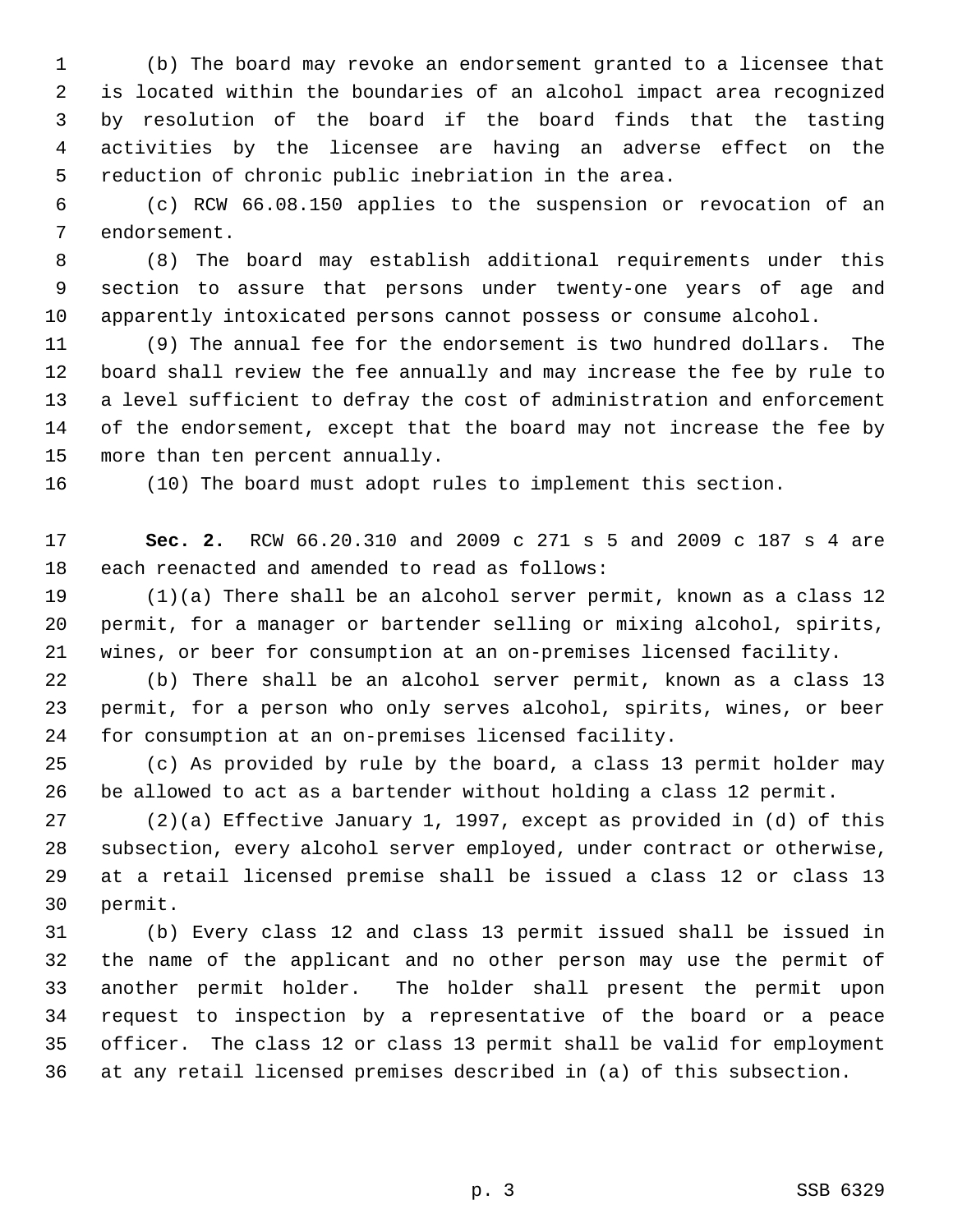1 (c) Except as provided in (d) of this subsection, no licensee 2 holding a license as authorized by RCW 66.24.320, 66.24.330, 66.24.350, 3 66.24.400, 66.24.425, 66.24.450, 66.24.570, and 66.24.600 may employ or 4 accept the services of any person without the person first having a 5 valid class 12 or class 13 permit.

 6 (d) Within sixty days of initial employment, every person whose 7 duties include the compounding, sale, service, or handling of liquor 8 shall have a class 12 or class 13 permit.

 9 (e) No person may perform duties that include the sale or service 10 of alcoholic beverages on a retail licensed premises without possessing 11 a valid alcohol server permit.

12 (3) A permit issued by a training entity under this section is 13 valid for employment at any retail licensed premises described in 14 subsection (2)(a) of this section for a period of five years unless 15 suspended by the board.

16 (4) The board may suspend or revoke an existing permit if any of 17 the following occur:

18 (a) The applicant or permittee has been convicted of violating any 19 of the state or local intoxicating liquor laws of this state or has 20 been convicted at any time of a felony; or

21 (b) The permittee has performed or permitted any act that 22 constitutes a violation of this title or of any rule of the board.

23 (5) The suspension or revocation of a permit under this section 24 does not relieve a licensee from responsibility for any act of the 25 employee or agent while employed upon the retail licensed premises. 26 The board may, as appropriate, revoke or suspend either the permit of 27 the employee who committed the violation or the license of the licensee 28 upon whose premises the violation occurred, or both the permit and the 29 license.

30 (6)(a) After January 1, 1997, it is a violation of this title for 31 any retail licensee or agent of a retail licensee as described in 32 subsection (2)(a) of this section to employ in the sale or service of 33 alcoholic beverages, any person who does not have a valid alcohol 34 server permit or whose permit has been revoked, suspended, or denied.

35 (b) It is a violation of this title for a person whose alcohol 36 server permit has been denied, suspended, or revoked to accept 37 employment in the sale or service of alcoholic beverages.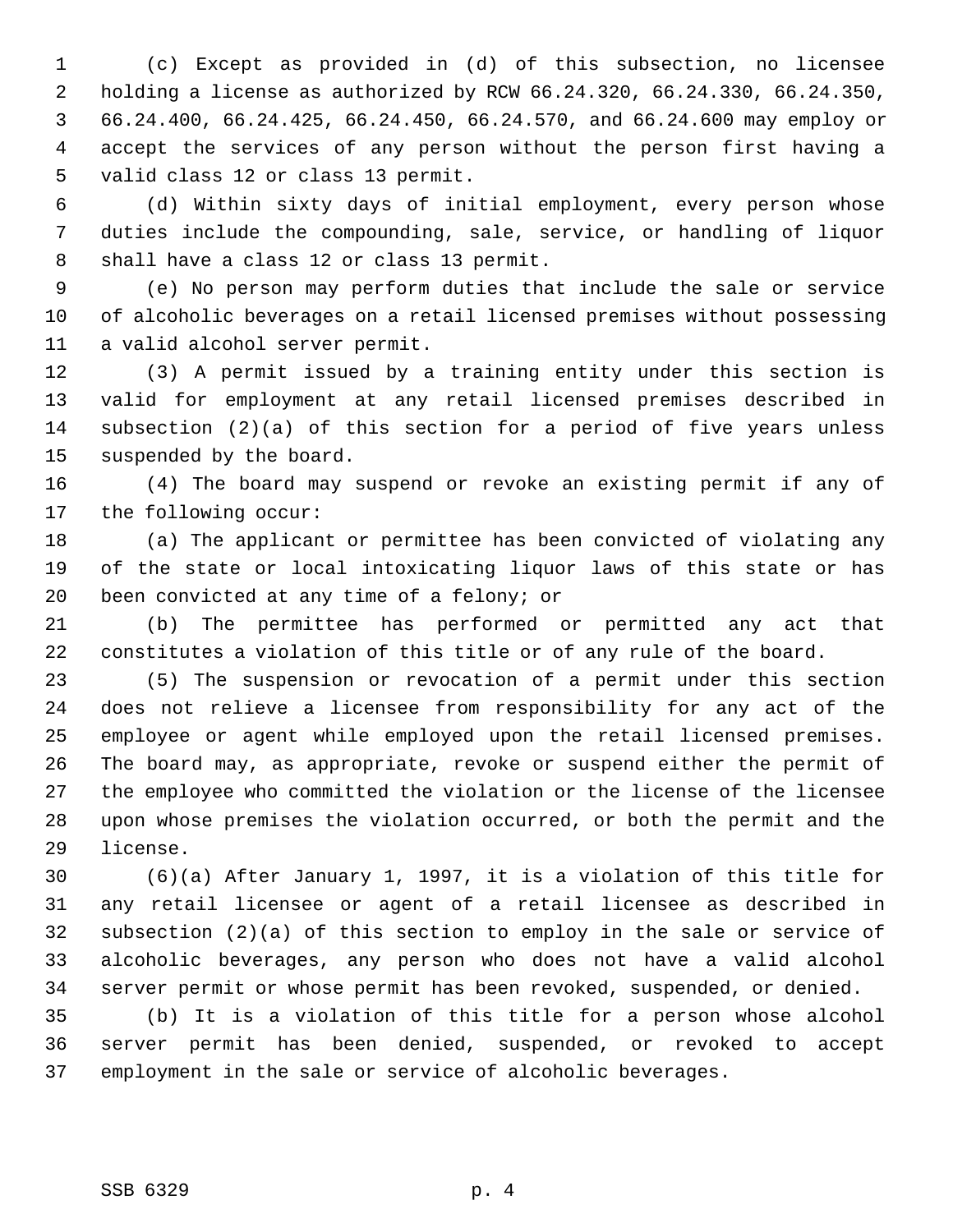1 (7) Grocery stores licensed under RCW 66.24.360, the primary 2 commercial activity of which is the sale of grocery products and for 3 which the sale and service of beer and wine for on-premises consumption 4 with food is incidental to the primary business, and employees of such 5 establishments, are exempt from RCW 66.20.300 through 66.20.350, except 6 for employees whose duties include serving during tasting activities 7 under section 1 of this act.

 8 **Sec. 3.** RCW 66.20.300 and 2008 c 94 s 10 and 2008 c 41 s 1 are 9 each reenacted and amended to read as follows:

10 Unless the context clearly requires otherwise, the definitions in 11 this section apply throughout RCW 66.20.310 through 66.20.350.

12 (1) "Alcohol" has the same meaning as "liquor" in RCW 66.04.010.

13 (2) "Alcohol server" means any person who as part of his or her 14 employment participates in the sale or service of alcoholic beverages 15 for on-premise consumption at a retail licensed premise as a regular 16 requirement of his or her employment, and includes those persons 17 eighteen years of age or older permitted by the liquor laws of this 18 state to serve alcoholic beverages with meals.

19 (3) "Board" means the Washington state liquor control board.

20 (4) "Training entity" means any liquor licensee associations, 21 independent contractors, private persons, and private or public 22 schools, that have been certified by the board.

23 (5) "Retail licensed premises" means any:

24 (a) Premises licensed to sell alcohol by the glass or by the drink, 25 or in original containers primarily for consumption on the premises as 26 authorized by RCW 66.24.320, 66.24.330, 66.24.350, 66.24.400, 27 66.24.425, 66.24.450, and 66.24.570;

28 (b) Distillery licensed pursuant to RCW 66.24.140 that is 29 authorized to serve samples of its own production;  $((and))$ 

30 (c) Facility established by a domestic winery for serving and 31 selling wine pursuant to RCW 66.24.170(4); and

32 (d) Grocery store licensed under RCW 66.24.360, but only with 33 respect to employees whose duties include serving during tasting 34 activities under section 1 of this act.

35 **Sec. 4.** RCW 66.28.310 and 2009 c 506 s 7 are each amended to read 36 as follows: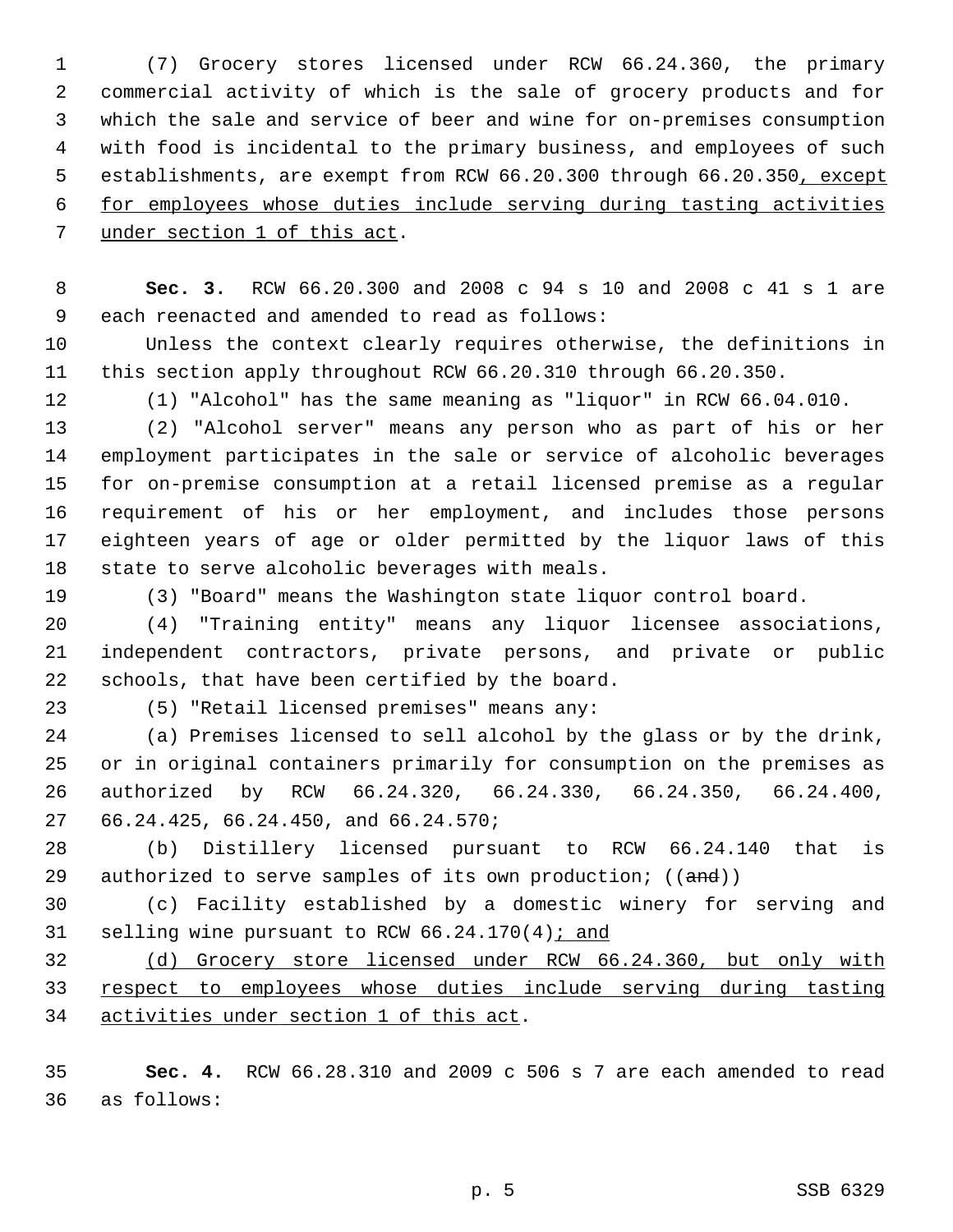1 (1)(a) Nothing in RCW 66.28.305 prohibits an industry member from 2 providing retailers branded promotional items which are of nominal 3 value, singly or in the aggregate. Such items include but are not 4 limited to: Trays, lighters, blotters, postcards, pencils, coasters, 5 menu cards, meal checks, napkins, clocks, mugs, glasses, bottles or can 6 openers, corkscrews, matches, printed recipes, shirts, hats, visors, 7 and other similar items. Branded promotional items:

 8 (i) Must be used exclusively by the retailer or its employees in a 9 manner consistent with its license;

10 (ii) Must bear imprinted advertising matter of the industry member 11 only;

12 (iii) May be provided by industry members only to retailers and 13 their employees and may not be provided by or through retailers or 14 their employees to retail customers; and

15 (iv) May not be targeted to or appeal principally to youth.

16 (b) An industry member is not obligated to provide any such branded 17 promotional items, and a retailer may not require an industry member to 18 provide such branded promotional items as a condition for selling any 19 alcohol to the retailer.

20 (c) Any industry member or retailer or any other person asserting 21 that the provision of branded promotional items as allowed in (a) of 22 this subsection has resulted or is more likely than not to result in 23 undue influence or an adverse impact on public health and safety, or is 24 otherwise inconsistent with the criteria in (a) of this subsection may 25 file a complaint with the board. Upon receipt of a complaint the board 26 may conduct such investigation as it deems appropriate in the 27 circumstances. If the investigation reveals the provision of branded 28 promotional items has resulted in or is more likely than not to result 29 in undue influence or has resulted or is more likely than not to result 30 in an adverse impact on public health and safety or is otherwise 31 inconsistent with (a) of this subsection the board may issue an 32 administrative violation notice to the industry member, to the 33 retailer, or both. The recipient of the administrative violation 34 notice may request a hearing under chapter 34.05 RCW.

35 (2) Nothing in RCW 66.28.305 prohibits an industry member from 36 providing to a special occasion licensee and a special occasion 37 licensee from receiving services for: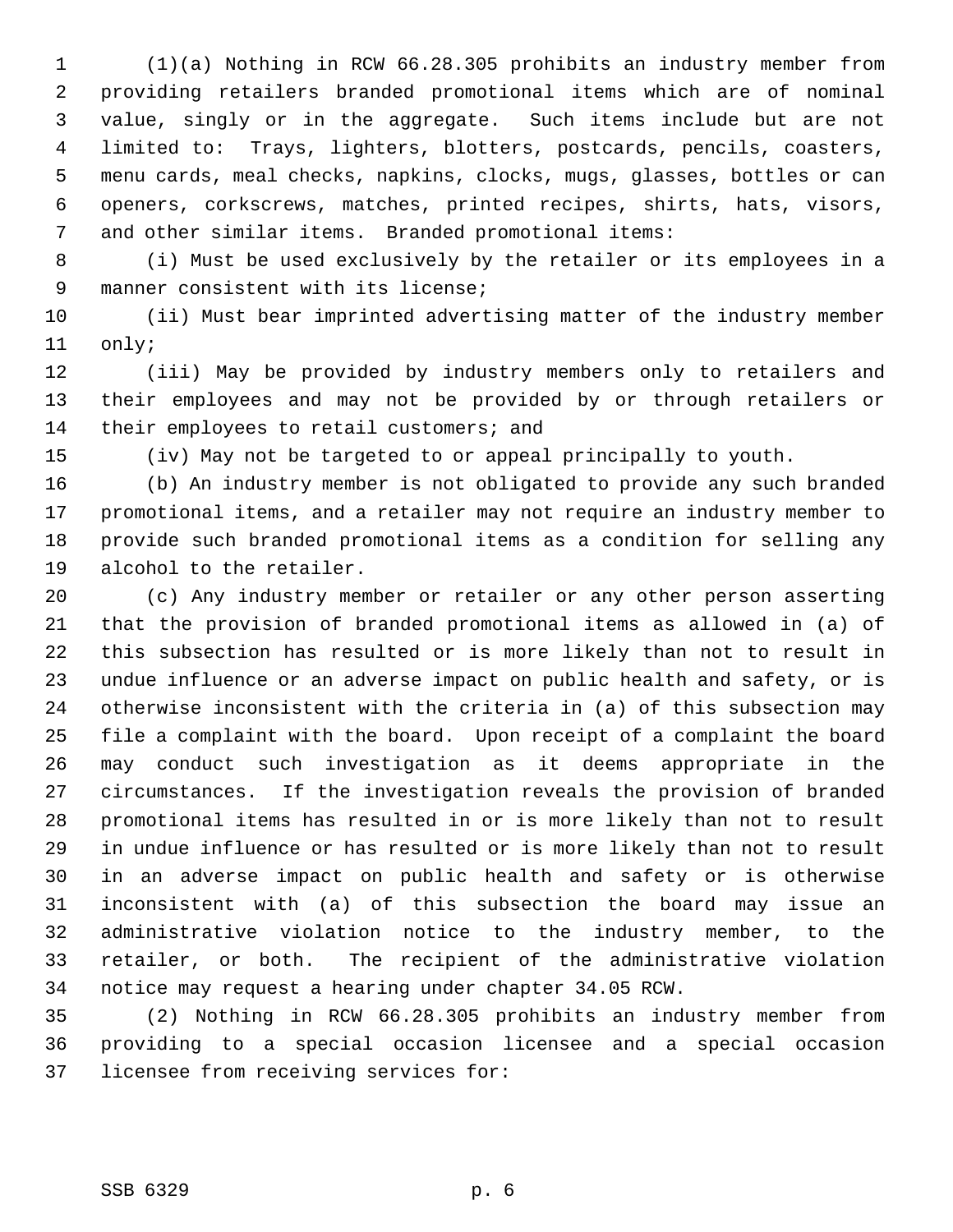1 (a) Installation of draft beer dispensing equipment or advertising; 2 or

 3 (b) Advertising, pouring, or dispensing of beer or wine at a beer 4 or wine tasting exhibition or judging event.

 5 (3) Nothing in RCW 66.28.305 prohibits industry members from 6 performing, and retailers from accepting the service of building, 7 rotating, and restocking displays and stockroom inventories; rotating 8 and rearranging can and bottle displays of their own products; 9 providing point of sale material and brand signs; pricing case goods of 10 their own brands; and performing such similar business services 11 consistent with board rules, or personal services as described in 12 subsection (5) of this section.

13 (4) Nothing in RCW 66.28.305 prohibits:

14 (a) Industry members from listing on their internet web sites 15 information related to retailers who sell or promote their products, 16 including direct links to the retailers' internet web sites; and

17 (b) Retailers from listing on their internet web sites information 18 related to industry members whose products those retailers sell or 19 promote, including direct links to the industry members' web sites; or 20 (c) Industry members and retailers from producing, jointly or 21 together with regional, state, or local industry associations, 22 brochures and materials promoting tourism in Washington state which 23 contain information regarding retail licensees, industry members, and 24 their products.

25 (5) Nothing in RCW 66.28.305 prohibits the performance of personal 26 services offered from time to time by a domestic winery or certificate 27 of approval holder to retailers when the personal services are (a) 28 conducted at a licensed premises, and (b) intended to inform, educate, 29 or enhance customers' knowledge or experience of the manufacturer's 30 products. The performance of personal services may include 31 participation and pouring, bottle signing events, and other similar 32 informational or educational activities at the premises of a retailer 33 holding a spirits, beer, and wine restaurant license, a wine and/or 34 beer restaurant license, a specialty wine shop license, a special 35 occasion license, a grocery store license with a tasting endorsement, 36 or a private club license. A domestic winery or certificate of 37 approval holder is not obligated to perform any such personal services, 38 and a retail licensee may not require a domestic winery or certificate